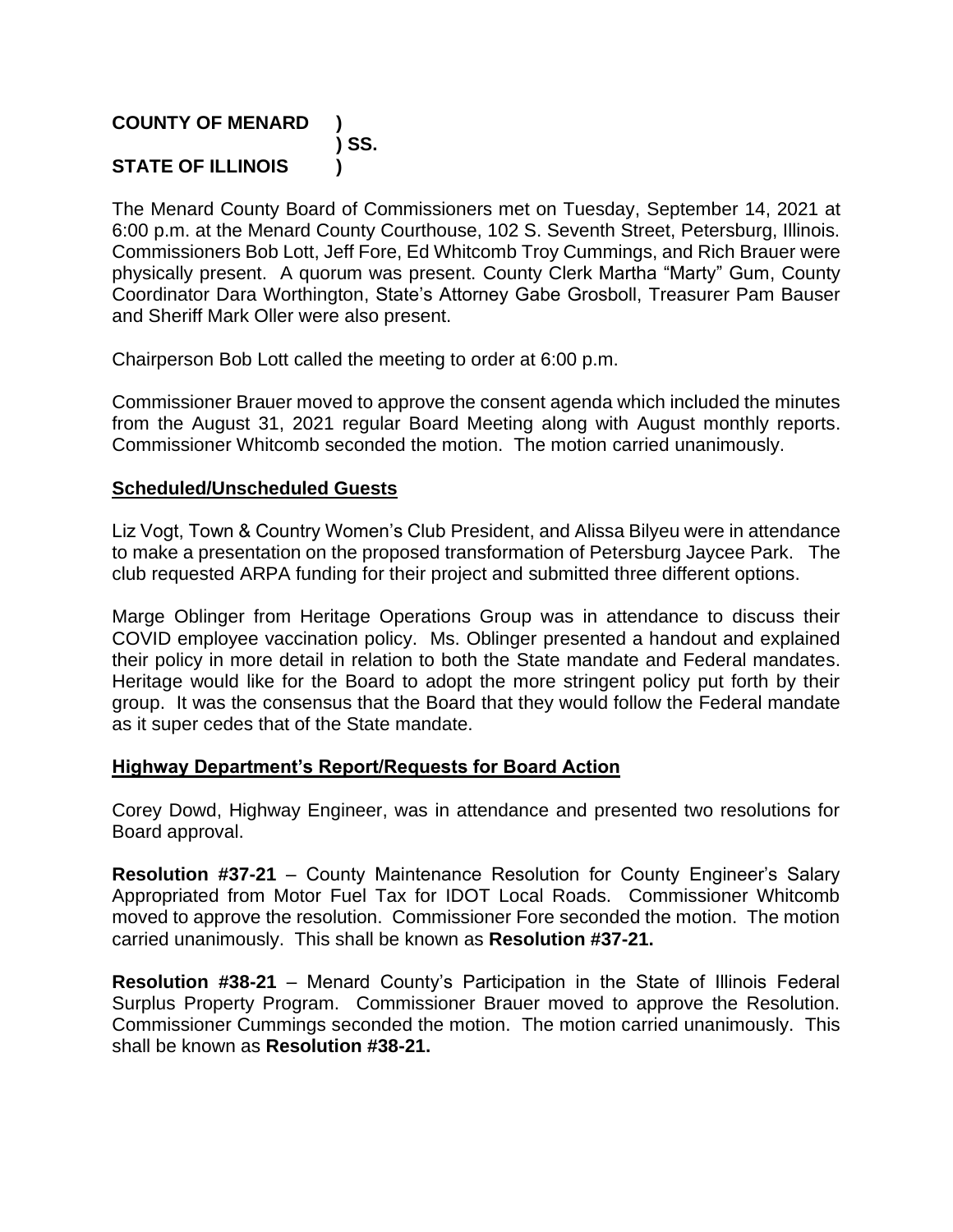Mr. Dowd also presented information on the decision and approval of the purchase of a tandem truck from the September 3, 2021 sealed bids. It was the consensus of the Board to move forward with the option recommended. He also updated the Board on the current projects within the County.

### **EMS/EMA Coordinator's Report/Requests for Board Action**

Mike Burg, EMS/EMA Administrator. was in attendance and presented information on hiring a new full time EMS employee, Mitch Netherton. Commissioner Brauer moved to approve the hire. Commissioner Fore seconded the motion. The motion carried unanimously.

### **Sheriff's Report/Requests for Board Action**

County Sheriff Mark Oller was in attendance and updated the Board with information regarding his department. Oller reported that the current jail census was at thirteen total inmates. He also stated that Cass County had entered into a contract with them to house their inmates at the rate of \$40 per day. Currently, one Cass County inmate is being housed for eighty-six days. He also discussed an upcoming mock emergency incident call scheduled to be held at the local fairgrounds.

### **County Treasurer's Report/Requests for Board Action**

Nothing to report.

# **County Clerk's Report/Requests for Board Action**

County Clerk Marty Gum was in attendance and presented two liquor licenses for Board approval. Commissioner Cummings moved to approve the licenses. Commissioner Brauer seconded the motion. The motion carried unanimously.

#### **State's Attorney Report/Requests for Board Action**

State's Attorney Gabe Grosboll was in attendance and updated the Board on activities within his office that included the upcoming Grand Jury being held September 24<sup>th</sup> and information on the current County farm lease expiring November 1, 2021.

# **County Coordinator's Report/Requests for Board Action**

Coordinator Worthington reported on various issues within her office that included: GATA reporting for FY18, FY19 and FY20, cyber-security relating to the insurance renewal and the need for emergency plan, ARPA funding request report update, and the status of the overall insurance package renewal. She also requested Executive Session minutes from August 13, 2019, August 11, 2020, and February 23, 2021 remain closed. Commissioner Fore moved to approve the request. Commissioner Cummings seconded the motion. The motion carried unanimously.